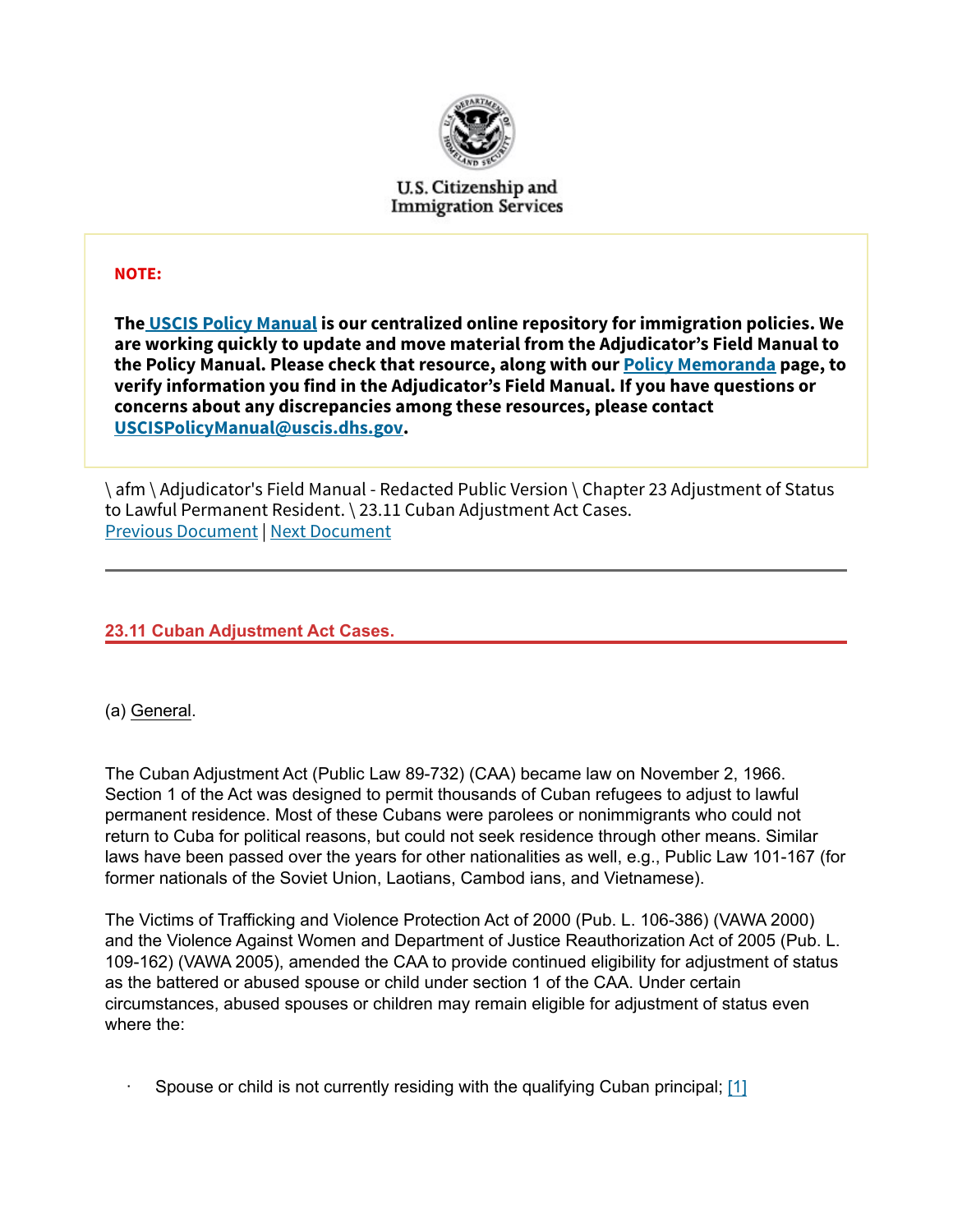Marital relationship was terminated (by divorce, annulment, etc.) not more than 2 years ago; or

· Qualifying Cuban principal died not more than 2 years ago.

A spouse or child must demonstrate by providing any credible evidence that he or she was the subject of abuse or extreme cruelty by the qualifying Cuban principal, during the relationship, to qualify for the VAWA eligibility provisions for adjustment of status under the CAA.

[1] A qualifying Cuban principal is one who: 1) Was inspected and admitted or paroled into the United States after January 1, 1959; 2) Was physically present in the United States for at least 1 year; 3) Is eligible to receive an immigrant visa; 4) Is admissible to the United States for lawful permanent residency; and 5) Has applied for, and is eligible for, adjustment of status; or Has adjusted status, whether under the CAA or another adjustment of status provision.

(b) Eligibility .

In order to be granted adjustment under the CAA, an applicant must:

(1) Be a native or citizen of Cuba. An applicant could meet this requirement through any one of several different means. He or she could be:

· A person who was born in Cuba, and is still a citizen of Cuba;

· A person who was born in Cuba, but later became a citizen of some other country or became stateless;

· A person who was born on the U.S. Navy Base at Guantanamo Bay, Cuba. Whether this person is or ever was considered to be a citizen of Cuba by the Cuban government, and regardless of any claims to other nationalities he or she might have through his or her parents, he or she is a native of Cuba simply by being born there. (For example, there were a number of pregnant women among those persons who fled Haiti in the 1990s and were subsequently intercepted at sea by the Coast Guard and transported to the Navy B ase at Guantanamo Bay to await immigration processing. The babies born of those women at Guantanamo Bay meet this requirement.)

· A person who was born outside of Cuba but has become a naturalized citizen of Cuba.

· A person who was born outside of Cuba to a Cuban parent, and who has satisfied all Cuban legal requirements for the acquisition of Cuban citizenship.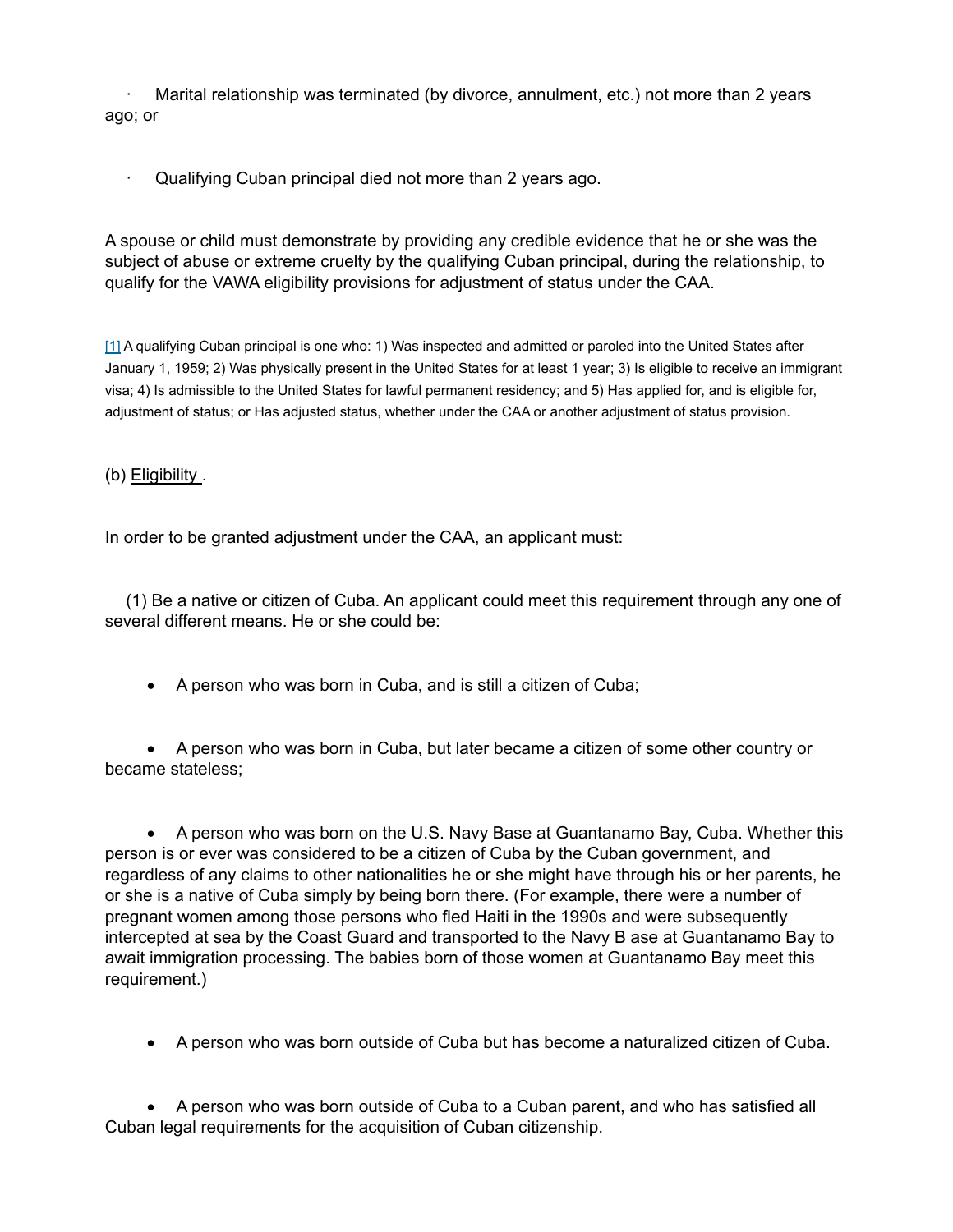Principal applicants must submit evidence of being a Cuban native or Cuban citizen.

(2) Have been inspected and admitted or paroled into the U.S. after January 1, 1959. Any inspection and admission or parole, regardless of the classification of admission or purpose of parole, meets this requirement. See generally Matter of Alvarez-Riera, 12 I. & N. Dec. 112 (BIA 1967) ; Matter of Rodrigue z, 12 I. & N. Dec. 549 (R.C. 1967) ; Matter of Martinez-Monteagudo , 12 I. & N. Dec. 688 (R.C. 1968) .

(3) Have at least one year of aggregate physical presence in the U.S. before applying for benefits under section 1 of the CAA (amended from two years by the Refugee Act of 1980). However, if an applicant was admitted or paroled and later departed from the U.S. temporarily with no intention of abandoning his or her residence, and was readmitted or reparoled upon return, the temporary absence shall be disregarded for purposes of the applicant's "last arrival" into the U.S. See 8 CFR 245.2(a)(4)(iii) and Matter of Riva, 12 I. & N. Dec. 56 (R.C. 1967). Factors to consider in determining whether the applicant did in fact have an unabandoned residence in the U.S. are: the duration of the trip abroad; the purpose of the trip; how long the applicant was in the U.S. before departure; and the applicant's family or employment ties in the U.S. Bear in mind, of course, that a subsequent reentry on a nonimmigrant visa to an "unabandoned residence" may have been accomplished by fraud.

(c) Discretion .

An application for adjustment under the CAA may be denied as a matter of discretion if there are sufficient negative factors to overcome the positive ones (see the discussion on discretion in subchapter 23.2(d) and Chapter 10.15 of this field manual). However, in weighing the discretionary factors, keep in mind the nature of the CAA and the political situation in that country (see Matter of Mesa , 12 I. & N. Dec. 432 (Dep. Asst. Comm'r, 1967) ).

#### (d) Bars to Adjustment .

The bars to adjustment enumerated in section 245(c) of the Act are inapplicable. Thus, the following aliens may seek adjustment under the CAA:

- Crewmen (see Matter of Sanabria, 12 I. & N. Dec. 396 (R.C. 1967));
- · Transit without visa passengers;
- · Nonimmigrant overstays;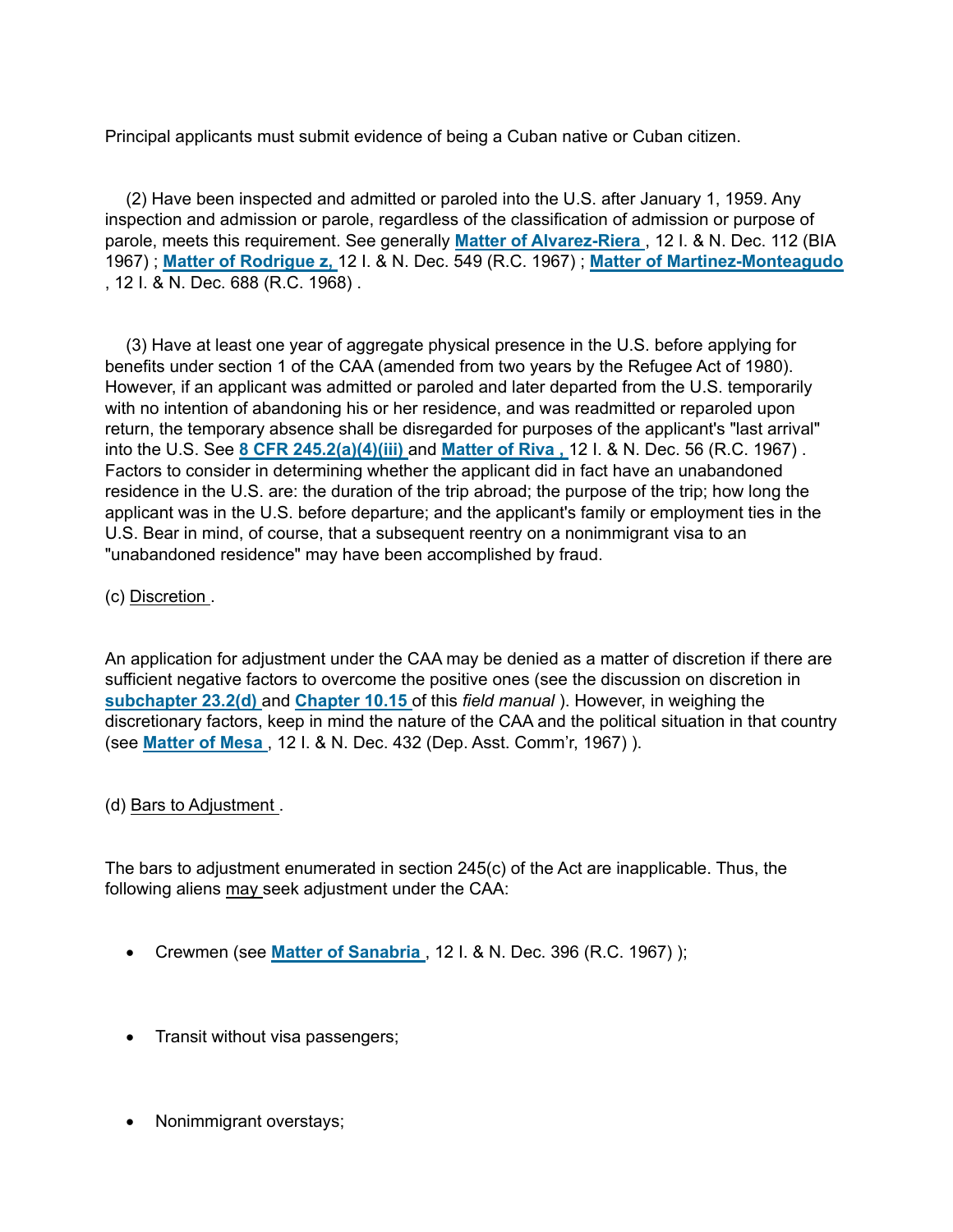- · Aliens who have worked without authorization; and
- · Aliens who were admitted as nonimmigrant visitors without visas under section 217 of the Act (the Visa Waiver Permanent Program, formerly known as the Visa Waiver Pilot Program).

## (e) Dependents.

#### (1) General requirements for spouse or child.

The spouse or child of a qualifying Cuban applicant may also seek adjustment under section 1 of the Act regardless of his or her nationality or place of birth. He or she must, however, meet of all the other eligibility criteria stated above, and must reside with the principal applicant. See Matter of Bellido, 12 I. & N. Dec. 369 (R.C. 1967). It is important to note that this is a very different standard from the one relating to spousal visa petition proceedings, where a petitioner need not prove marital viability, but rather that the marriage was valid at its inception.

The adjustment of the spouse or child cannot precede the adjustment of the principal applicant; the adjustment must be completed at the same time as, or subsequent to, the principal's adjustment. Matter of Quijada-Coto, 13 I. & N. 740 (BIA 1971). In addition, the qualifying relationship may have been created before or after the principal's adjustment. Matter of Milian, 13 I. & N. 480 (A.R.C. 1970).

While the principal applicant must have adjusted to lawful permanent resident (LPR) status in order for the non-Cuban spouse or child to qualify under the CAA, it is not necessary for the principal applicant to have adjusted under the CAA itself. Adjustment of a Cuban native or citizen to LPR status under any other adjustment provision will also make it possible for the non-Cuban spouse or child to seek adjustment under the CAA.

Finally, the spouse or child of a Cuban applicant is adjusted as an unconditional permanent resident, regardless of the duration of the qualifying marriage. The restrictions of section 216 of the Act do not apply.

(2) Continued eligibility provisions for abused spouse or child (VAWA).

The spouse or child of a qualifying Cuban principal, subjected to battery or extreme cruelty by the qualifying Cuban principal, may seek adjustment of status under section 1 of the CAA without having to demonstrate current residency with the qualifying Cuban principal. The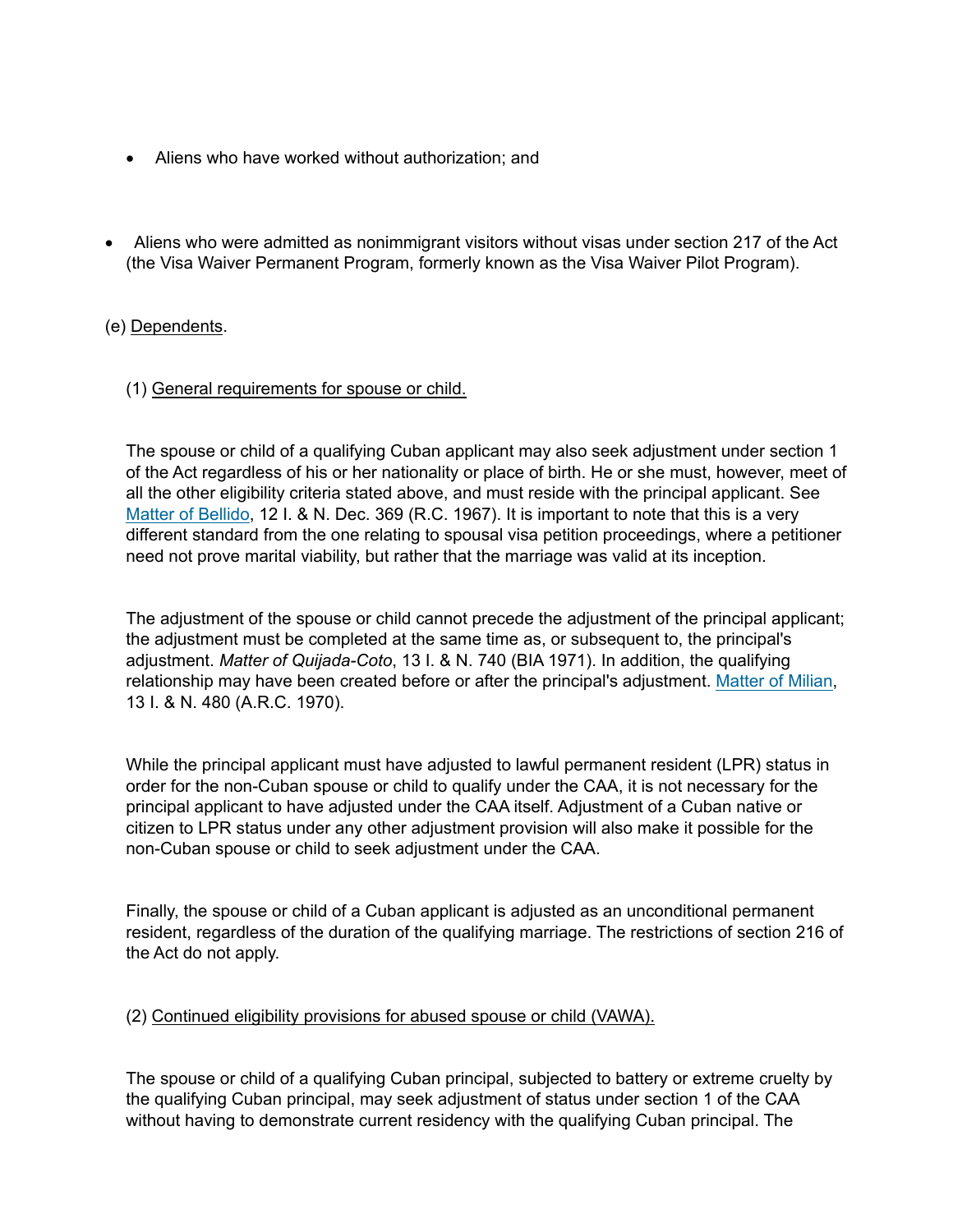abused spouse or child must have resided with the qualifying Cuban principal at some point during the relationship as spouse or child of the qualifying Cuban principal.

As with all CAA derivatives, a qualifying Cuban principal is an individual who is eligible for and has applied for adjustment of status or has adjusted status to a lawful permanent resident, whether under the CAA or another adjustment of status provision.

An abused spouse or child may adjust status under certain circumstances when the qualifying Cuban principal is not a lawful permanent resident.

- Loss of status. If an LPR has battered or subjected to extreme cruelty the LPR's spouse or child, the spouse or child may file an immigrant visa petition on his or her own behalf. Once the abused spouse or child has filed an immigrant visa petition, the petition remains valid even if the LPR loses his or her LPR status. INA  $204(a)(1)(B)(v)$ . The abused spouse may file an immigrant visa petition even after the LPR loses status, as long as the spouse files within 2 years of the date the LPR lost status and the LPR lost status "due to an incident of domestic violence." INA 204(a)(1)(B)(ii)(II)(CC)(aaa). Given the ameliorative purpose of the various VAWA provisions, and the lack of a petition requirement for CAA cases, these INA provisions reasonably modify the ordinary rules for CAA adjustment in the case of abused spouses and children of a Cuban principal. For this reason:
	- If the Cuban principal loses LPR status at any time after the abused spouse or child applied for CAA adjustment, the spouse or child remains eligible for CAA adjustment; and
	- $\cdot$  If the Cuban principal loses LPR status *before* the spouse or child applies for CAA adjustment, the spouse or child can still apply if the Cuban principal lost LPR status due to an incident of domestic violence and the spouse or child applies within 2 years of the date the Cuban principal lost status.
- Divorce. If, at the time of filing, the spousal relationship has been legally terminated (ex. divorce, annulment, etc.) within the past 2 years, the abused spouse remains eligible for adjustment of status under section 1 of CAA provided that:
	- There is a demonstrated connection between the legal termination of marriage within the past 2 years and the battery or extreme cruelty perpetrated by the qualifying Cuban principal;
	- The abused spouse files an application for adjustment of status under section 1 of the CAA within 2 years of the legal termination of the marriage; and
	- $\cdot$  The abused spouse resided, at some point during the spousal relationship, with the qualifying Cuban principal.
- Death. As noted, the Cuban principal's death after the abused spouse or child has applied for CAA adjustment does not end the applicant's eligibility. Also, if the abused spouse of a Cuban principal lived with the Cuban principal at some point during the spousal relationship,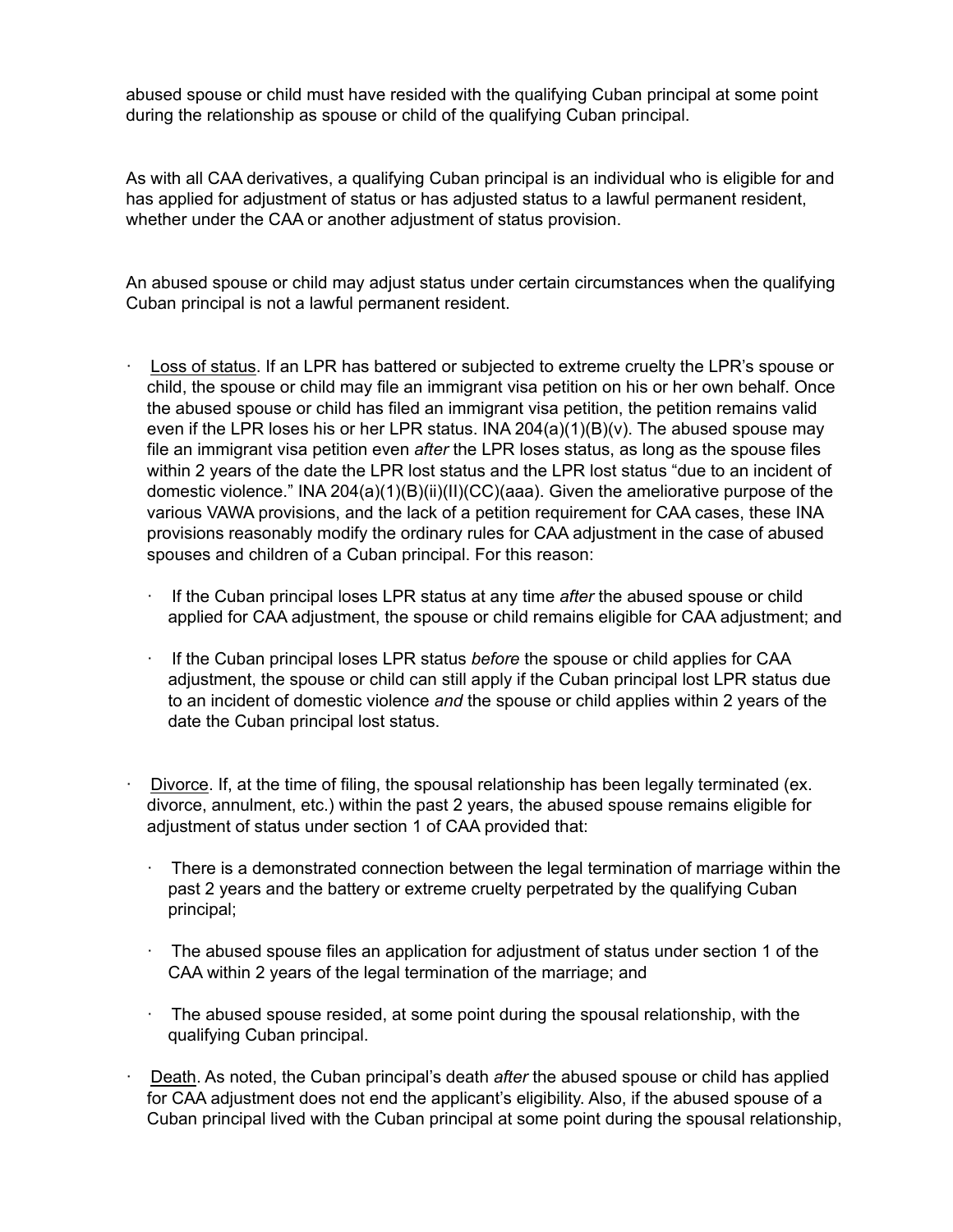but did not file an application before the Cuban principal's death, the abused spouse will remain eligible for adjustment of status under section 1 of the CAA if the abused spouse applies within 2 years after the death of the qualifying Cuban principal.

The provisions in this chapter 23.11(e)(2) concerning the effect of the Cuban principal's loss of status, and of divorce or death apply only to CAA applications filed by abused spouses and children of a Cuban principal.

# (f) Admissibility .

The inadmissibility grounds of section 212 of the Act apply, with the exception of **section 212(a)** (4) of the Act (see Matter of Mesa , 12 I. & N. Dec. 432 (Dep. Assoc. Comm'r, 1967) , and sections 212(a)(5), and 212(a)(7) of the Act. Furthermore, on April 19, 1999, INS issued a memorandum to all offices stating that "[t]he policy of the Service is that the inadmissibility ground that is based on an alien's having arrived at a place other than a port of entry does not apply to CAA applicants. All Service officers adjudicating CAA applications will do so in accordance with this policy. So long as the applicant meets all other CAA eligibility requirements, it is contrary to this policy to find the alien ineligible for CAA adjustment on the basis of the alien's having arrived in the U.S. at a place other than a designated port of entry." (The entire memorandum is reproduced in Appendix 23-4 .)

## (g) Procedure for Applying .

An applicant must submit:

(1) Form I-485, Application to Register Permanent Residence or Adjust Status.

The current Form I-485 (Rev. 06/20/13) does not provide an application type for an abused spouse or child of a qualifying Cuban principal. An abused spouse or child must apply for adjustment of status under section 1 of the CAA using Form I-485 and selecting the application type utilized by non-abused spouses and children of a Cuban applicant ("I am the husband, wife, or minor unmarried child of a Cuban…"). Abused spouses and children may select this application type even if they are no longer residing with the qualifying Cuban principal at the time of filing. A VAWA self-petition is not required.

(2) The fee for Form I-485, as specified in 8 CFR 103.7(b) , or a request for fee waiver in accordance with 8 CFR 103.7(c) . Fee waiver requests are to be adjudicated in accordance with October 1998 guidance issued by the Executive Associate Commissioner for Field Operations (see Appendix 10-5 ).

(3) Form FD-258, Fingerprint Chart.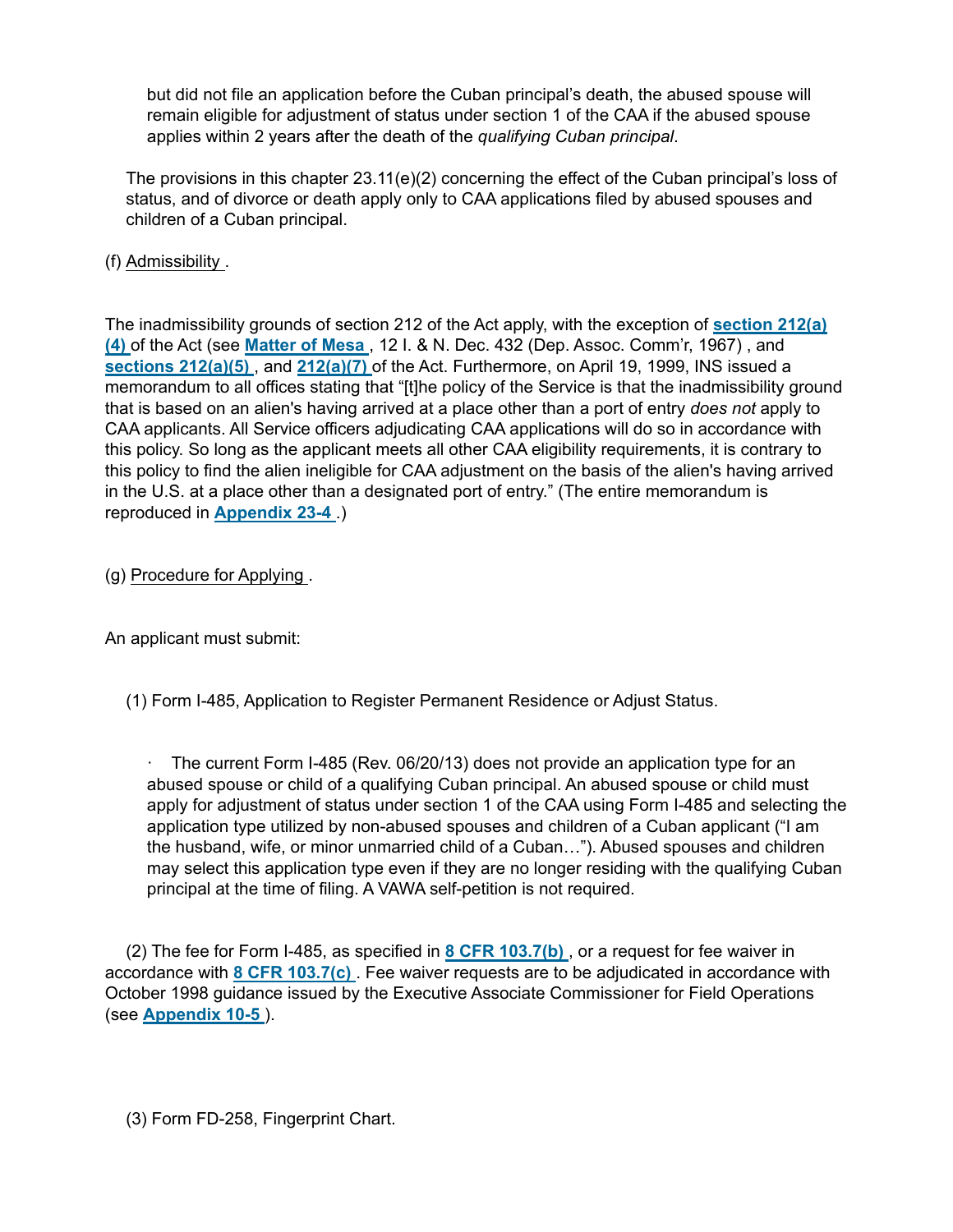(4) 2 Passport-style Photos.

(5) Form I-693, Medical Report.

(6) Form I-643, Health and Human Services Statistical Data Sheet.

(7) A clearance from the local police jurisdiction for any area in the U.S. where the applicant has lived for six months or longer since his or her 14th birthday. See 8 CFR 245.2(a)(3)(i).

## (h) Proof of Eligibility .

The documentation which must be submitted in support of the application depends, in part, on whether the applicant is a Cuban native or national, or a non-Cuban spouse or child of such applicant:

- · A qualifying Cuban applicant must present:
	- Evidence of lawful admission or parole into the U.S., e.g., a passport and I-94;
	- Evidence of being a Cuban native or Cuban citizen.

#### Evidence of Being a Cuban Native (If Born in Cuba)

Examples of evidence submitted by principal applicants that demonstrate being a Cuban native can include but are not limited to:

• An expired or unexpired Cuban passport (Pasaporte de la Republica de Cuba) that lists the holder's place of birth as being Cuba; and

· A Cuban birth certificate issued by the appropriate civil registry in Cuba.

#### Evidence of Cuban Citizenship (If Born Outside of Cuba)

Examples of evidence submitted by principal applicants that demonstrates Cuban citizenship can include but are not limited to: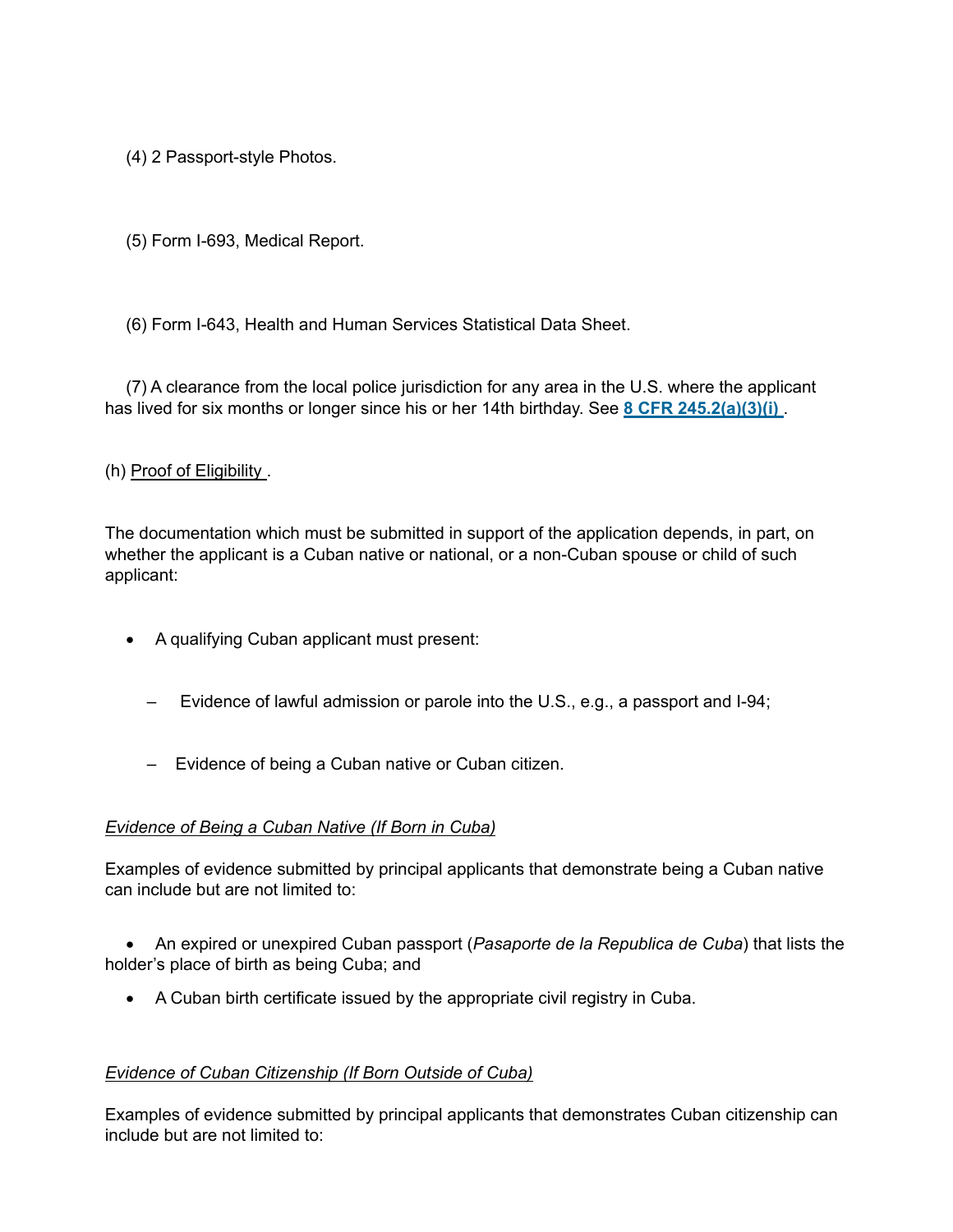- An unexpired Cuban passport (Pasaporte de la Republica de Cuba);
- · Nationality Certificate (Certificado de Nacionalidad); and
- · Citizenship Letter (Carta de Ciudadanía).

A Cuban consular certificate documenting an individual's birth outside of Cuba to at least one Cuban parent is not sufficient evidence to establish Cuban citizenship. This remains true even if the consular certificate states that the individual to whom the certificate was issued is a Cuban citizen.

Note: A Cuban birth certificate acknowledging a birth outside of Cuba or Cuban consular birth record issued for a principal applicant who was not born in Cuba is not sufficient to prove Cuban citizenship.

Note: On November 21, 2017, USCIS issued a policy memorandum rescinding Matter of Vazquez as an adopted decision. See Policy Memorandum, PM-602-0154, Updated agency interpretation of Cuban citizenship law for purposes of the Cuban Adjustment Act; rescission of Matter of Vazquez as an adopted Decision. Although Matter of Vazquez remains rescinded, the 2017 memorandum added to AFM 23.11(b)(1) a list of two documents as examples of acceptable documents to prove Cuban citizenship – a valid Cuban passport and a Cuban Civil Registry document issued in Havana. USCIS updated AFM 23.11 again on August 13, 2019, to provide updates and move the list of examples to AFM 23.11(h).

- · A non-Cuban spouse or child must present:
	- A passport and I-94 reflecting lawful admission or an I-94 reflecting parole;
	- A marriage certificate for the present marriage;
	- Evidence of termination of all previous marriages; and

– Evidence that the marriage has not been entered into solely to convey immigration benefits (i.e., with fraudulent intent).

- · A non-Cuban child must present:
	- A birth certificate;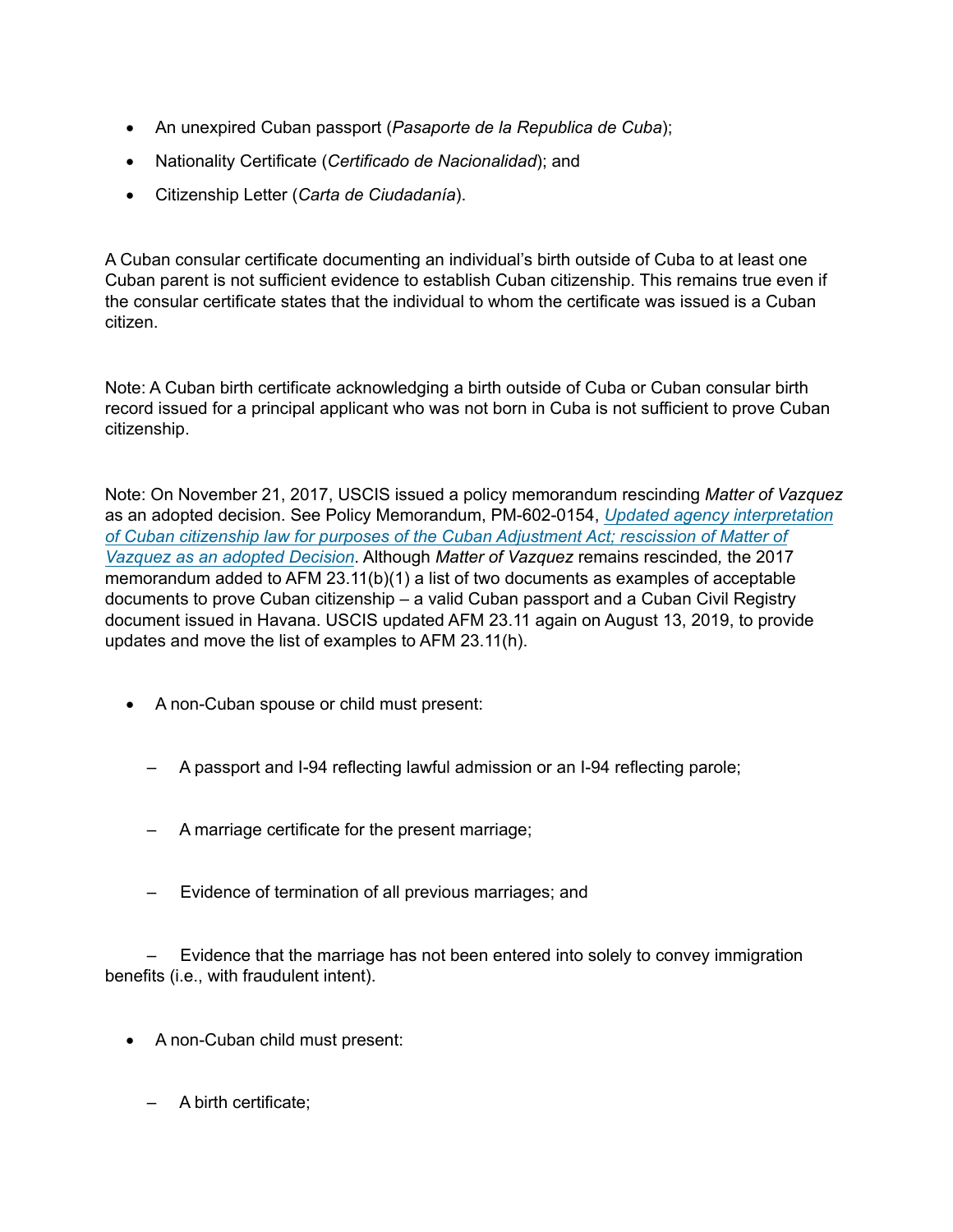– If the principal applicant is the child's father, evidence that the child meets the definition of child contained in section 101(b) of the Act (e.g., marriage certificate of the parents, evidence of legitimation, etc.)

· An individual seeking CAA adjustment as the abused spouse or child of a qualifying Cuban principal must present the same evidence of the relationship to the Cuban principal listed above. The individual must also present evidence that the individual has been battered or subjected to extreme cruelty by the Cuban principal.

– USCIS applies the "any credible evidence" provision in INA 204(a)(1)(J) of the Act to VAWA CAA cases.

– A VAWA CAA applicant does not need to file a Form I-360.

– But the evidence that could support a VAWA Form I-360 would also be relevant to a VAWA CAA claim.

- In weighing the evidence the following issues would be most salient:
	- · Whether the abuse occurred in the relationship;
	- · Whether the applicant resided with the qualifying Cuban principal at some point during the relationship;
	- · Whether, if the marriage terminated other than by death, the termination was connected to the claimed abuse;
	- · Whether, if the principal has died, the applicant filed the Form I-485 within 2 years of the principal's death; or
	- · Whether, if the principal has lost LPR status, the loss of status was due to an incident of domestic violence.

The VAWA confidentiality requirements of 8 U.S.C. 1367 apply to VAWA CAA applicants just as they do to all VAWA cases.

The adjudicator in his or her sole discretion will determine whether the evidence is credible and the weight to give it.

The VAWA amendments to the CAA do not alter other existing evidentiary standards or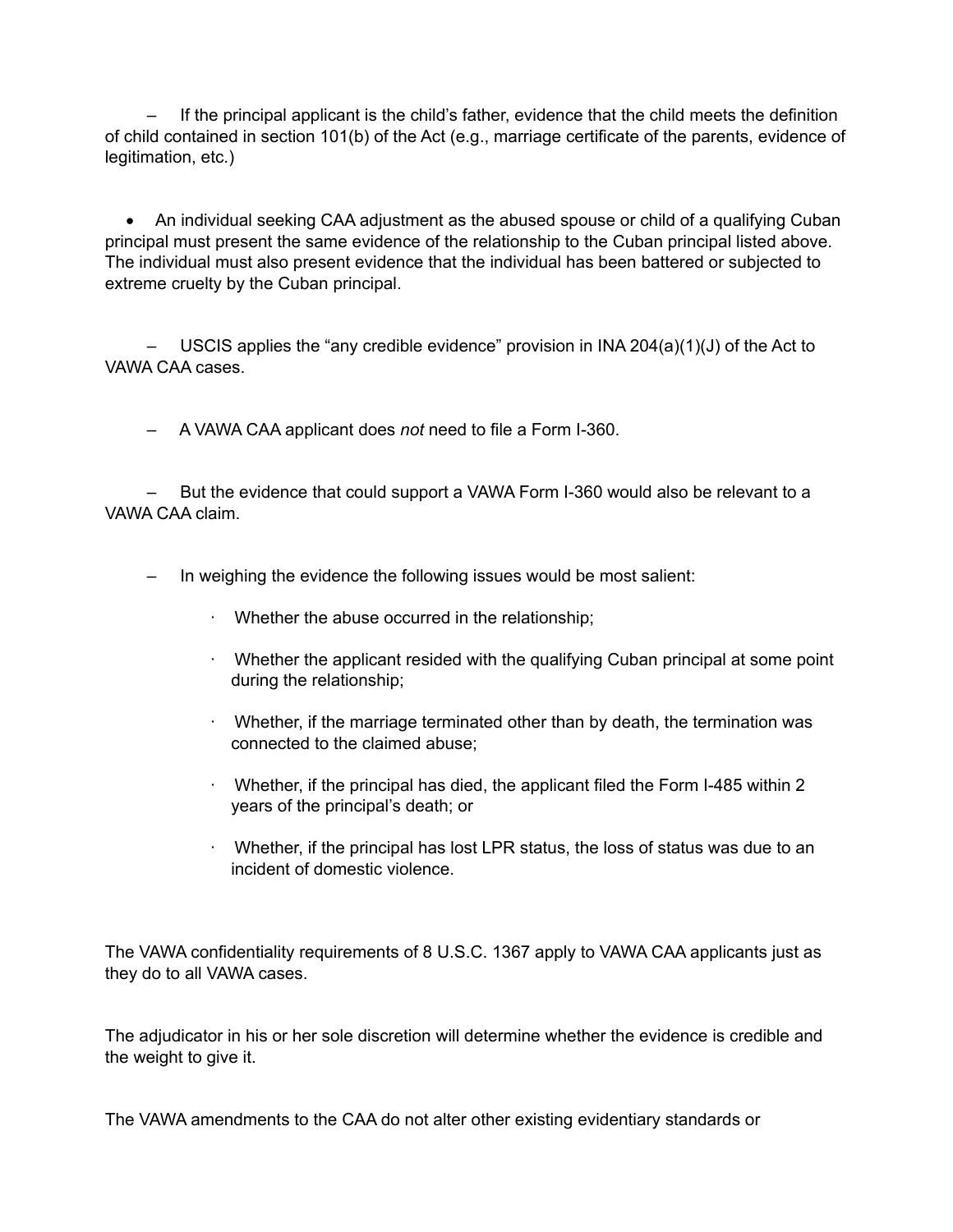requirements applicable to adjustment of status applications (e.g., evidence demonstrating that the spouse or child is the spouse or child of the qualifying Cuban principal, was inspected and admitted or paroled, physically present in the United States for 1 year).

· A non-Cuban abused spouse or child does not need to provide a copy of the qualifying Cuban principal's adjustment of status application. However, the abused spouse or child must provide sufficient information to enable USCIS to verify the qualifying Cuban principal's status or a pending application for adjustment of status under the CAA. Such information may include the following: abuser's full name, date of birth, place of birth, parents' names, alien registration number, Form I-94s, social security number, or other identifying information.

• The burden rests with the applicant to demonstrate by a preponderance of the evidence that he or she is eligible for the benefit sought.

(i) Jurisdiction .

All applications for adjustment of status under the CAA must be filed in accordance with the current Form I-485 instructions. Abused spouses and children do not need to file a separate VAWA self-petition.

The Vermont Service Center's (VSC) VAWA Unit will adjudicate applications for adjustment of status under section 1 of CAA for an abused spouse or child. The VSC may refer the application to the appropriate field office for interview. If the VSC decides to relocate the application for interview, the adjudicating officer will first render an opinion on the abuse determination, and then relocate the individual's A-file to the appropriate field office for a final decision on the adjustment of status application.

(j) Processing Instructions .

(1) Procedures.

Follow the procedural instructions outlined in subchapter 23.4 of this field manual.

#### (2) Class of Admission Updates: "384" For VAWA CAA.

An officer adjudicating an application for adjustment of status under section 1 of the CAA filed pursuant to the VAWA amendments will ensure that the Central Index System (CIS) is properly updated with the appropriate class of admission (COA) 384, used to identify these specially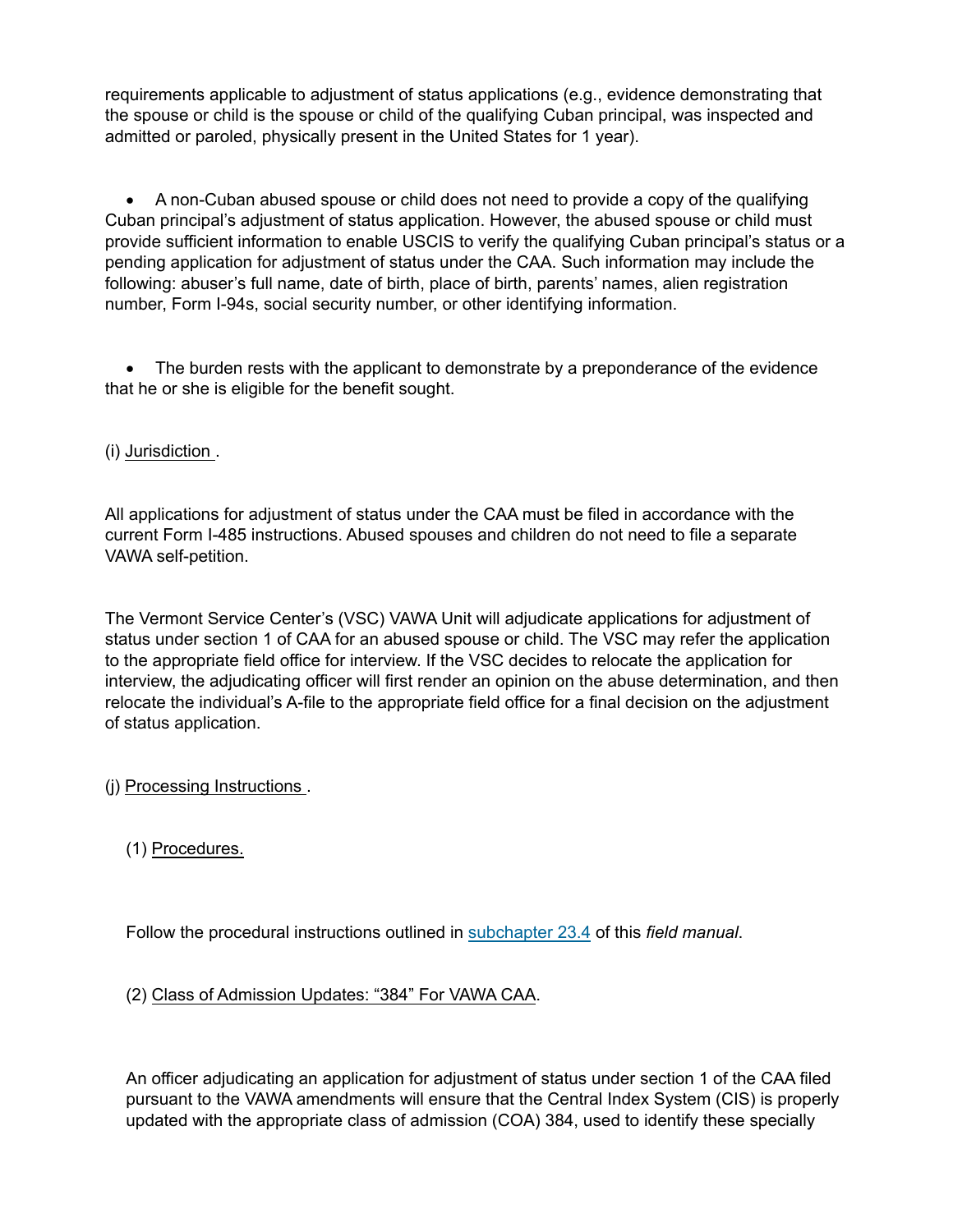protected cases. If the officer is unable to update the CIS, then the officer must contact the local records office with write access to the CIS to request the update to the COA. The 384 COA is entered in advance of a final decision on the adjustment of status application. Once a final decision is made, the COA is populated to reflect the correct classification (i.e., CU-7 if approved); however, the history screen of the CIS will maintain the previous 384 COA.

#### (3) Previously filed VAWA self-petition, approved, denied, or pending.

If there is evidence of a previously filed VAWA self-petition, the adjudicating officer must review the entire record prior to making a decision on the application for adjustment of status under section 1 of the CAA.

- · A previously approved VAWA self-petition based on the same relationship may be considered persuasive evidence of the existence of abuse in the relationship. Nevertheless, the adjudicating officer should not assume that the alleged abuser and the basis for the claim in the VAWA self-petition is the same as the basis for the application for section 1 CAA adjustment of status as an abused spouse or child.
- Similarly, a previously denied VAWA self-petition is not necessarily proof that the claim of abuse in the application for section 1 CAA adjustment of status as an abused spouse or child is unfounded. The VAWA self-petition may have been denied because the abuser was not an LPR at the time of filing or for other reasons unrelated to the abuse or the relationship between abuser and the abused spouse or child. In the case of a denied VAWA self-petition, the adjudicating officer must request the complete A-file and review the evidence provided in support of the VAWA self-petition and reason for denial in advance of a final decision on the section 1 CAA adjustment of status application.
- · If the VAWA self-petition is pending, it is within the discretion of the adjudicating officer to wait for a final decision on the VAWA self-petition prior to rendering a decision on the application for section 1 CAA adjustment of status as an abused spouse or child. The adjudicating officer may contact the VSC to request a possible expedite of the VAWA selfpetition.

#### (k) Interview.

At the discretion of USCIS, the application may be referred to the appropriate field office for an interview. The interviewing procedures and techniques are essentially the same as those on a section 245 interview (see subchapter 23.4). However, three areas of potential difficulty should be addressed: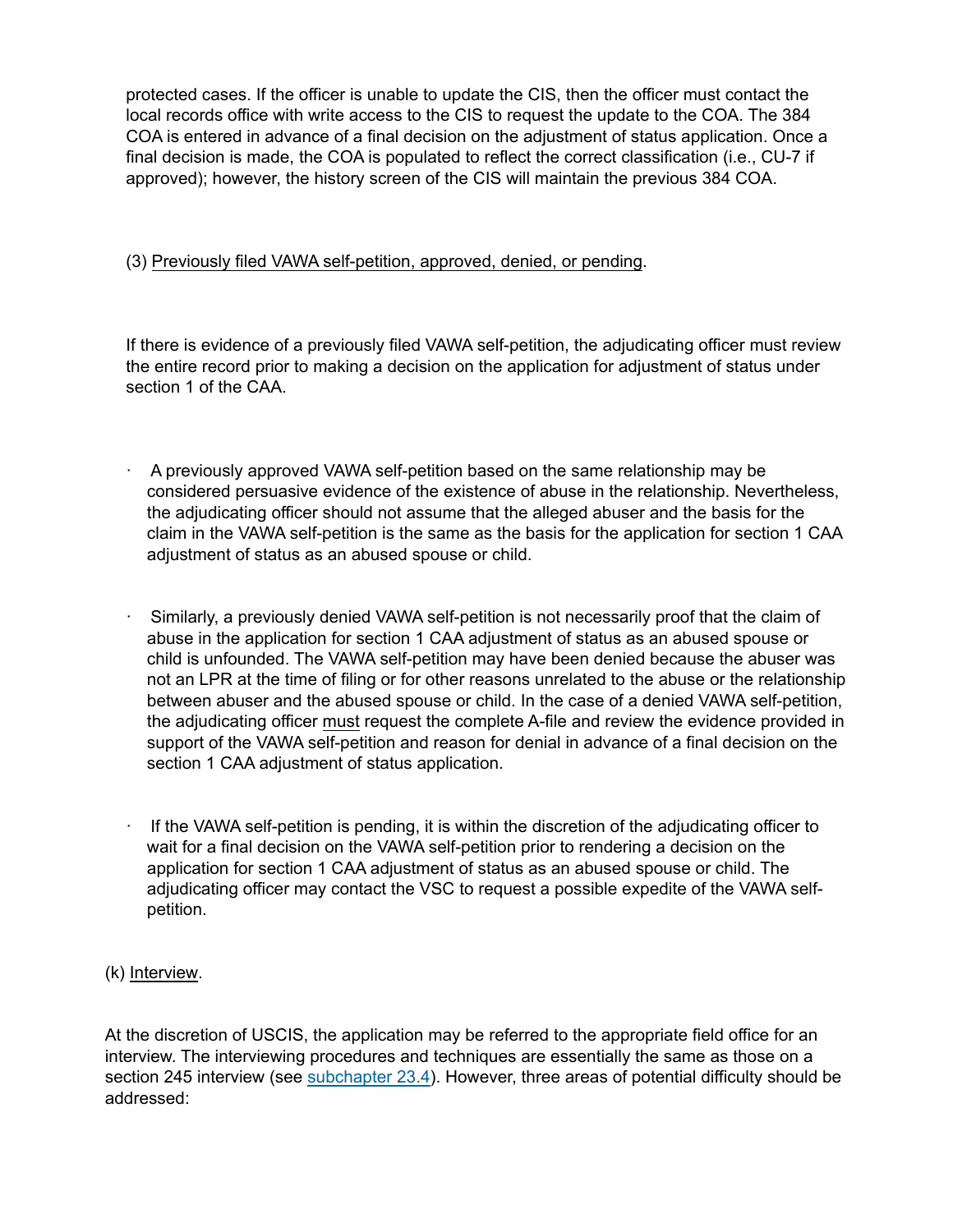• When an applicant indicates the existence of possible ineligibility under  $212(a)(3)(D)(i)$  of the INA, as a member of the Communist party, a detailed sworn statement should be taken. The areas which should be covered include: (1) the organization joined; (2) the date and place of joining; (3) an explanation of why the applicant joined; (4) the nature of the organization; (5) the duties and responsibilities of the applicant within the organization; (6) whether the applicant held an official title or office or was simply a member; and (7) if the applicant has terminated his or her membership, when, and in what manner, this termination took place. Keep in mind that section  $212(a)(3)(D)(ii)$  of the Act provides an exception from the bar if the applicant was an involuntary member.

· When an applicant reveals that he or she has a criminal conviction in Cuba, a sworn statement should be taken, and must address these matters: (1) the date and place of the arrest; (2) the specific charges lodged against him or her; (3) the date and place of any judicial proceedings; (4) the outcome of these proceedings; and (5) if the applicant was imprisoned, the place and length of incarceration. It is important to remember that a finding of inadmissibility need not be supported by a record of conviction if there is reason to believe -by the alien's own admission- that there has been a conviction and that the underlying crime involved moral turpitude under prevailing U.S. standards. See Matter of B-, 3 I. & N. Dec. 1 (BIA 1947); Matter of McNaughton , 16 I. & N. Dec. 569 (BIA 1978) ; and Matter of Doural , 18 I. & N. Dec. 37 (BIA 1981) .

· When an applicant has made a claim of abuse and is seeking adjustment of status as an abused spouse or child, the confidentiality provisions of 8 U.S.C. 1367 apply.

– An abused spouse or child with a pending or approved application for adjustment of status to that of an LPR under section 1 of the CAA is by definition a "VAWA self-petitioner" as defined at section 101(a)(51)(D) of the Act (even if a VAWA self-petition is never filed). If the application for adjustment of status under section 1 of the CAA is denied, the confidentiality provisions will continue to apply to the applicant until all final appeal rights are exhausted. Please refer to the December 15, 2010 guidance memo entitled "Revocation of VAWA-Based Self-Petitions (Forms I-360) (AFM Update AD10-49)" for information on how to comply with the VAWA confidentiality provisions.

# (l) Waivers .

An applicant under the CAA who is inadmissible to the U.S. must seek a waiver under section 212(g), (h), or (i) of the Act. The waiver application is made on Form I-601, not on Form I-602. The I-602 may only be filed by an applicant who is a refugee or asylee who was admitted under section 207 or section 208 of the Act. The only exception is an alien who was paroled into the U.S. as a refugee before April 1, 1980.

(m) Approval Procedures .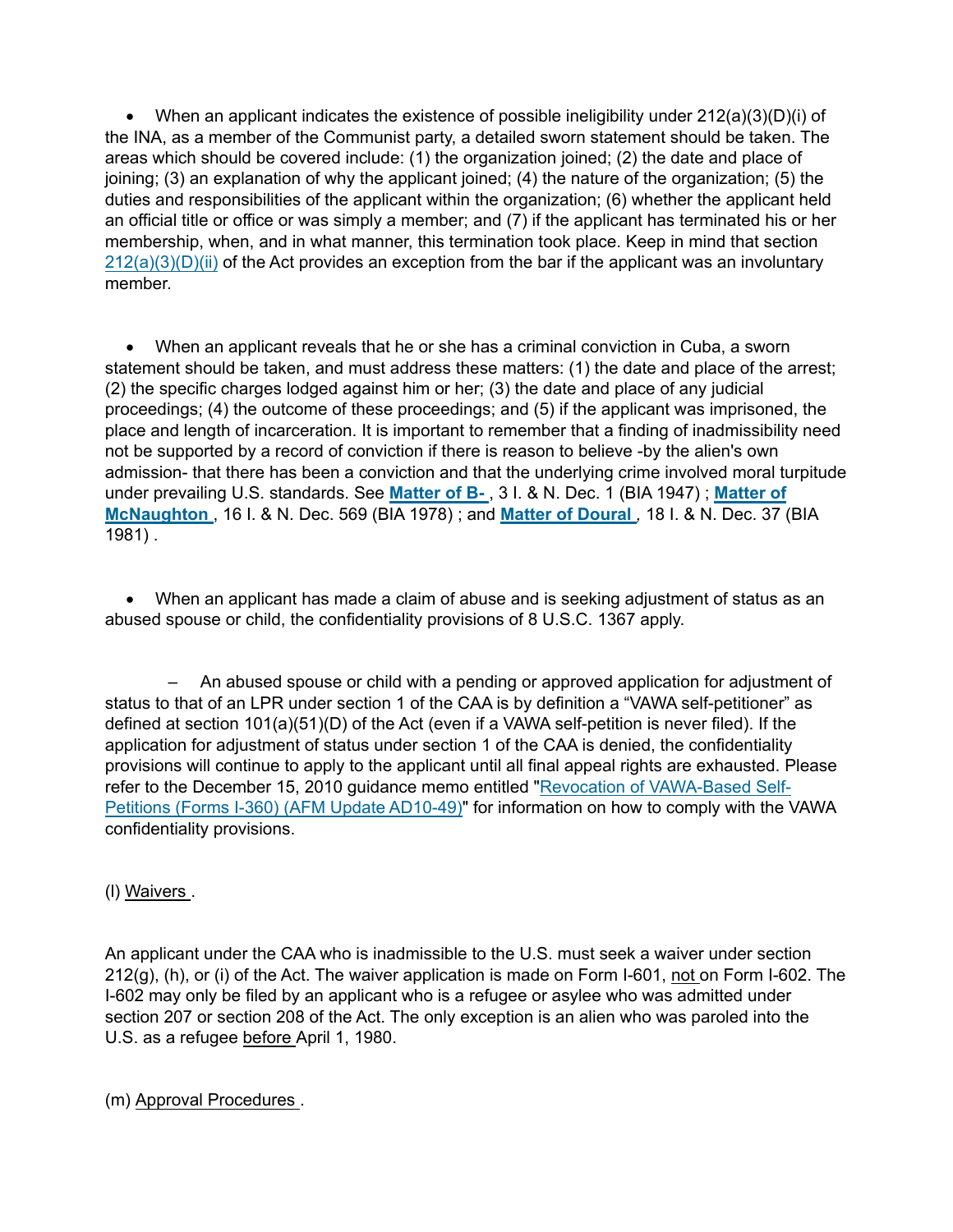(1) General.

With the exception of rollback provisions discussed in paragraphs (2) and (3), the general procedures for approval of an adjustment of status application set forth in subchapter 23.2 of this field manual apply to all CAA cases (including VAWA CAA cases). The COA codes pertaining to CAA cases are:

· CU-6: Adjustment class for natives and nationals of Cuba adjusting under the Act.

· CU-7: Adjustment class for non-Cuban spouses and children adjusting under the Act (to include battered or abused spouses and children of a qualifying Cuban principal or CU-6).

(2) General Rollback Provisions .

When adjudicating an I-485 under section 245 of the INA, the date of admission for lawful permanent residence is the date on which the case is completed, i.e., when the I-181 is signed off. This is not the case with an application under the CAA. When an I-485 is to be approved for a Cuban applicant, the alien's admission for permanent residence is thirty months prior to the filing of his or her application, or the date of his or her last arrival in the U.S., whichever date is later. Consider these examples:

· A Cuban national is paroled into the U.S. on March 1, 1986. On June 3, 1992, he files an I-485. When his application for adjustment is approved, his date of admission for permanent residence will be December 3, 1989. In this case, the applicant can be granted rollback of a full thirty months, as he was paroled into the U.S. over thirty months before filing for adjustment.

· A Cuban national is admitted to the U.S. as a nonimmigrant visitor for pleasure on January 10, 1990. On April 3, 1992, he files an I-485. When his application for adjustment is approved, his date of admission for permanent residence will be January 10, 1990. In this case, rollback of thirty months is impermissible, as the date of adjustment would precede the applicant's entry into the U.S.

The non-Cuban spouse and children of a qualifying Cuban applicant are entitled to the same rollback provision as the qualifying Cuban principal. The non-Cuban spouse or child receives the full 30-month rollback, even if that means the individual becomes an LPR before the date on which the individual became the Cuban applicant's spouse or child. See Silva-Hernandez v. USCIS, 701 F.3d 356 (11th Cir. 2012).

This same rule applies to VAWA CAA cases.